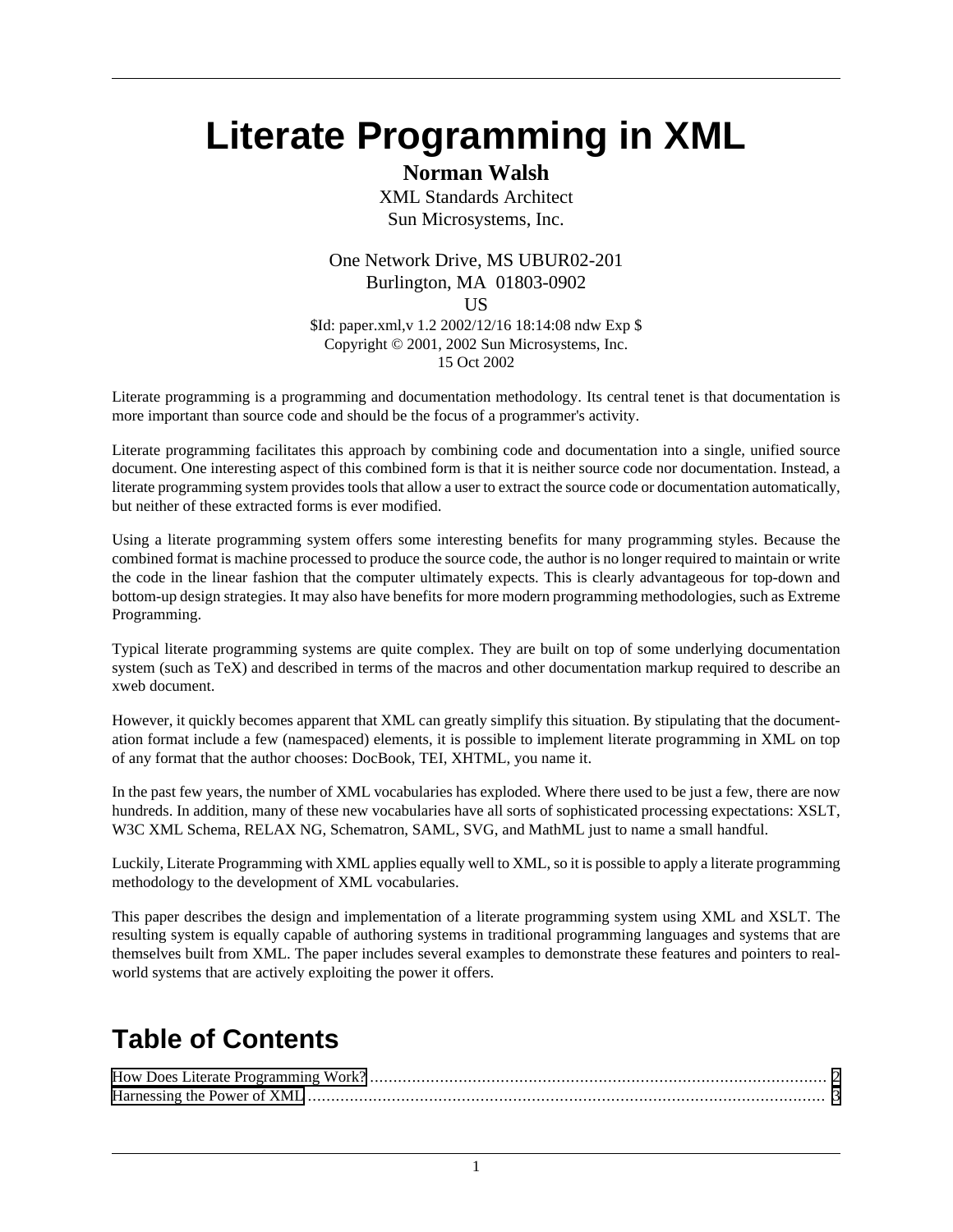Literate programming [\[DMallLP\]](#page-11-0) is a programming and documentation methodology. Its central tenet is that documentation is more important than source code and should be the focus of a programmer's activity. Donald Knuth [\[DKnuth84\]](#page-11-1) observed:

Let us change our traditional attitude to the construction of programs: Instead of imagining that our main task is to instruct a computer what to do, let us concentrate rather on explaining to human beings what we want a computer to do.

Literate programming facilitates this approach by combining code and documentation into a single, unified source document. One interesting aspect of this combined form is that it is neither source code nor documentation. Instead, a literate programming system provides tools that allow a user to extract the source code or documentation automatically, but neither of these extracted forms is ever modified.

The tool that extracts source code is traditionally called *tangle* while the tool that extracts documentation is called

*weave*. The unified authoring format is traditionally called a *web document*<sup>1</sup> . Because in the system described here we have XML web files, we call them *xweb* files. So an author "tangles" her code for the compiler and "weaves" documentation, but always she authors the "xweb".

There are significant learning and training issues associated with adopting a system like this. It is so radically different from what most programmers are used to doing that there may be some resistance to adopting this new methodology. The system definitely imposes short-term productivity losses, but the long-term rewards in program maintainability and understandability can be tremendous. In any event, these issues are outside the scope of this paper.

Using a literate programming system offers some interesting benefits for many programming styles. Because the xweb format is machine processed to produce the source code, the author is no longer required to maintain or write the code in the linear fashion that the computer ultimately expects. This is clearly advantageous for top-down and bottom-up design strategies. It may also have benefits for more modern programming methodologies, such as Extreme Programming [\[KBeck99\]](#page-11-2).

<span id="page-1-0"></span>This paper assumes that you have some familiarity with the concepts of literate programming. For more general information about literate programming, see [\[DKnuth84\]](#page-11-1) and [\[DMallLP\].](#page-11-0) For discussion of other SGML/XML literate programming systems, see [\[CoverLP\]](#page-10-3).

## **How Does Literate Programming Work?**

In a nutshell, literate programming allows an author to develop a program as a logical set of "program fragments". Each program fragment contains some small, functional unit of thoroughly documented processing logic. Program fragments can refer to each other, allowing the author to construct complex fragments from simple ones. The author is free to organize these fragments in any order that facilitates their documentation.

<sup>&</sup>lt;sup>1</sup>The literate programming system predates the World Wide Web by at least 15 years; the name "web" is derived from the notion that code plus documentation form a unified network or web of information.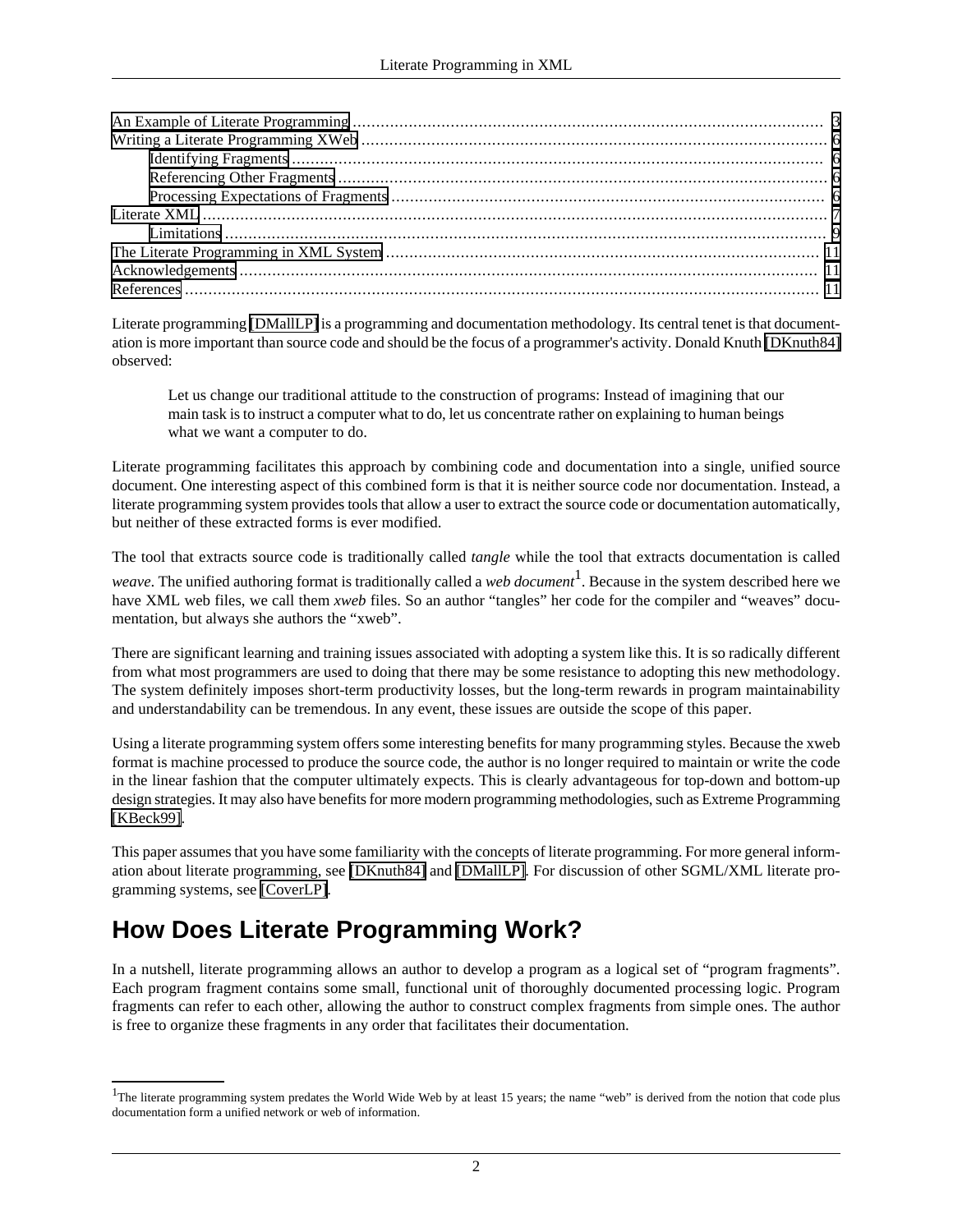The web of fragments and fragment references forms the complete program. Given a starting point, the web can be tangled together into an executable program (with the program fragments reordered to suit the requirements of the language processor rather than the requirements of prose exposition) or woven into documentation.

The sophistication of tangle and weave varies between literate programming systems. Some tangle processors, for example, take care to adjust identifier names so that they will be both short and unique (this was a necessity for the original Web system where the language processor was a Pascal compiler that did not accept identifiers longer than seven characters). Knuth's tangle also performed a systematic source-code "uglification" to discourage maintainance programmers from working directly on the tangled code instead of the Web sources. Similarly, weave programs can provide quite sophisticated facilities such as pretty printing of the source code fragments and the generate of special indexes and concordances.

### <span id="page-2-0"></span>**Harnessing the Power of XML**

Typical literate programming systems are quite complex. They are built on top of some underlying documentation system (such as TeX) and described in terms of the macros and other documentation markup required to describe an xweb document.

Indeed, my first forays towards an XML literate programming system were built with the expectation that DocBook would be the underlying documentation format. However, it quickly became apparent that this was unnecessary. By stipulating that the documentation format would include two new (namespaced) elements, and the xweb just a few more, it was possible to implement literate programming in XML on top of any format that the author chooses: DocBook, TEI, XHTML, you name it.

This is possible because a literate programming system only needs to be able to do four things:

- 1. Parse the xweb document.
- 2. Identify the fragments of code.
- 3. Identify cross-references to those fragments.
- 4. Identify where the source code "begins".

XML makes each of these tasks easy.

<span id="page-2-1"></span>The literate programming system described in this paper uses two elements to achieve these ends: src:fragment identifies a fragment and src:fragref identifies a cross-reference to a fragment.

The src:fragref uses XML ID/IDREF to point to the src:fragments. The fragment where processing begins is identified by an ID. The default ID is "top".

### <span id="page-2-2"></span>**An Example of Literate Programming**

[Figure 1](#page-2-2) shows a literate programming example<sup>2</sup>. It is a Perl program for calculating members of the Fibonacci series.

#### **Figure 1. The Fibonacci Series XWeb File**

```
<article xmlns:src="http://nwalsh.com/xmlns/litprog/fragment"
          xmlns:xsl="http://www.w3.org/1999/XSL/Transform">
<articleinfo>
```
 $2$ The examples in this paper are fairly trivial and intentionally short to conserve space. They are meant only to demonstrate the way the process works. In particular, they are woefully lacking on documentation which is unfortunate since that's really the point of literate programming (though not this paper)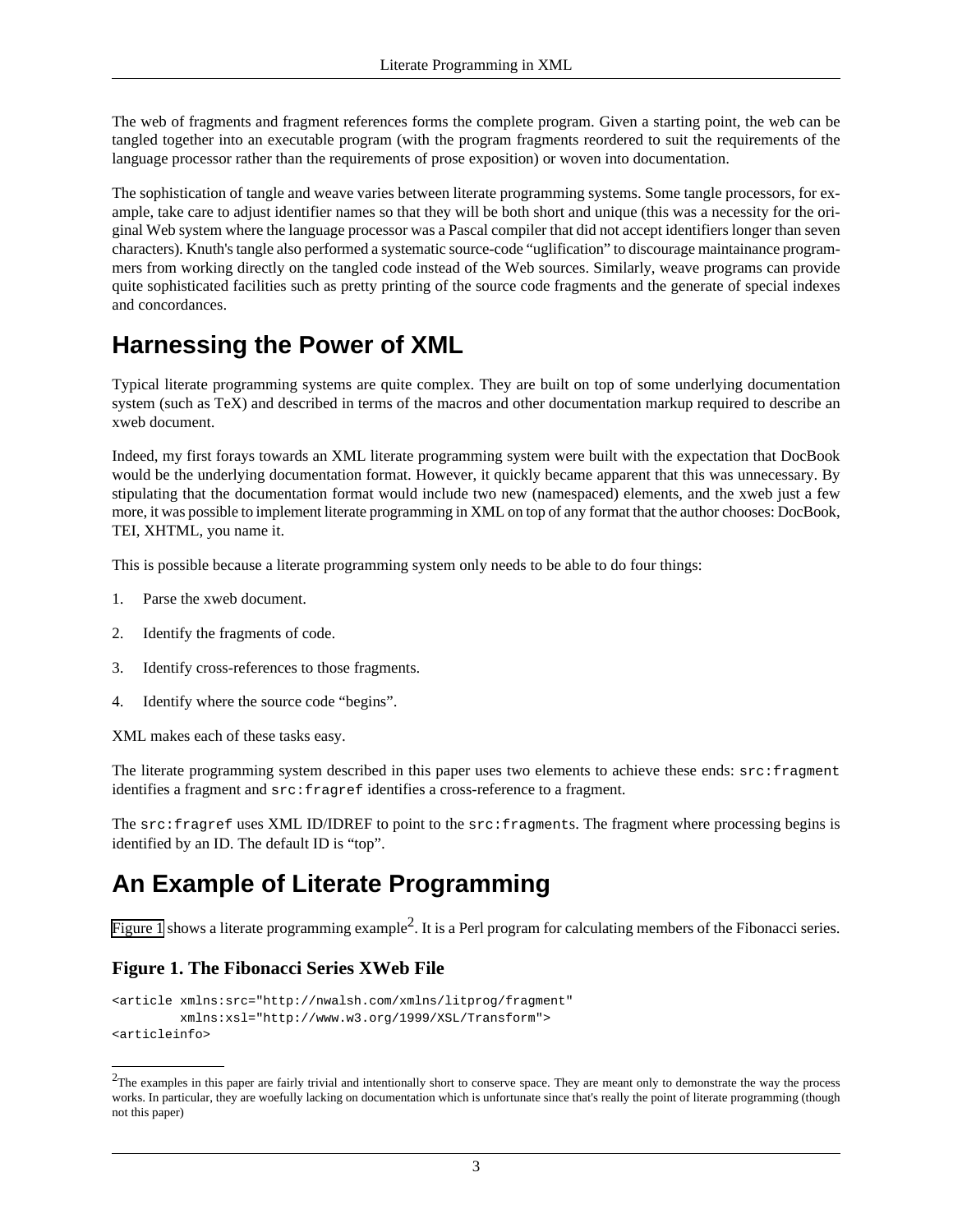```
<title>Calculating Members of the Fibonacci Series</title>
<author>
   <firstname>Norman</firstname>
   <surname>Walsh</surname>
</author>
</articleinfo>
<para>This trivial document describes a simple, recursive
implementation of the Fibonacci series in Perl. The principal
motivation for this document is to demonstrate the use of Literate XML.
</para>
<section><title>Recursive Definition</title>
<para>The Fibonacci series begins: 1 1 2 3 5 8 13... Each member of
the series, after the first two, is the sum of the preceding two
members.</para>
<para>This can be implemented recursively by calculating the preceding
two members of the series and returning their sum:</para>
<src:fragment id="sub.fib.recursion">
\text{Ramp:} \text{fib}(\text{sn-2}) + \text{Ramp:} \text{fib}(\text{sn-1});</src:fragment>
</section>
<section><title>The <function>fib</function> Function</title>
<para>The heart of this program is the recursive function that
calculates the members of the Fibonacci series.</para>
<para>The first and second members of the Fibonnacci series are
<quote>1</quote>; all other values are calculated recursively.</para>
<src:fragment id="sub.fib">
sub fib {
    my $n = shift;if ($n \< i = 2) {
         return 1;
     } else {
         return <src:fragref linkend="sub.fib.recursion"/>
     }
}
</src:fragment>
</section>
<section><title>Code Preamble</title>
<para>The program preamble simply establishes a default location for
the Perl executable and informs the interpreter that we want to use
the strict pragma.</para>
<src:fragment id="preamble">
#!/usr/bin/perl -w
use strict;
</src:fragment>
</section>
```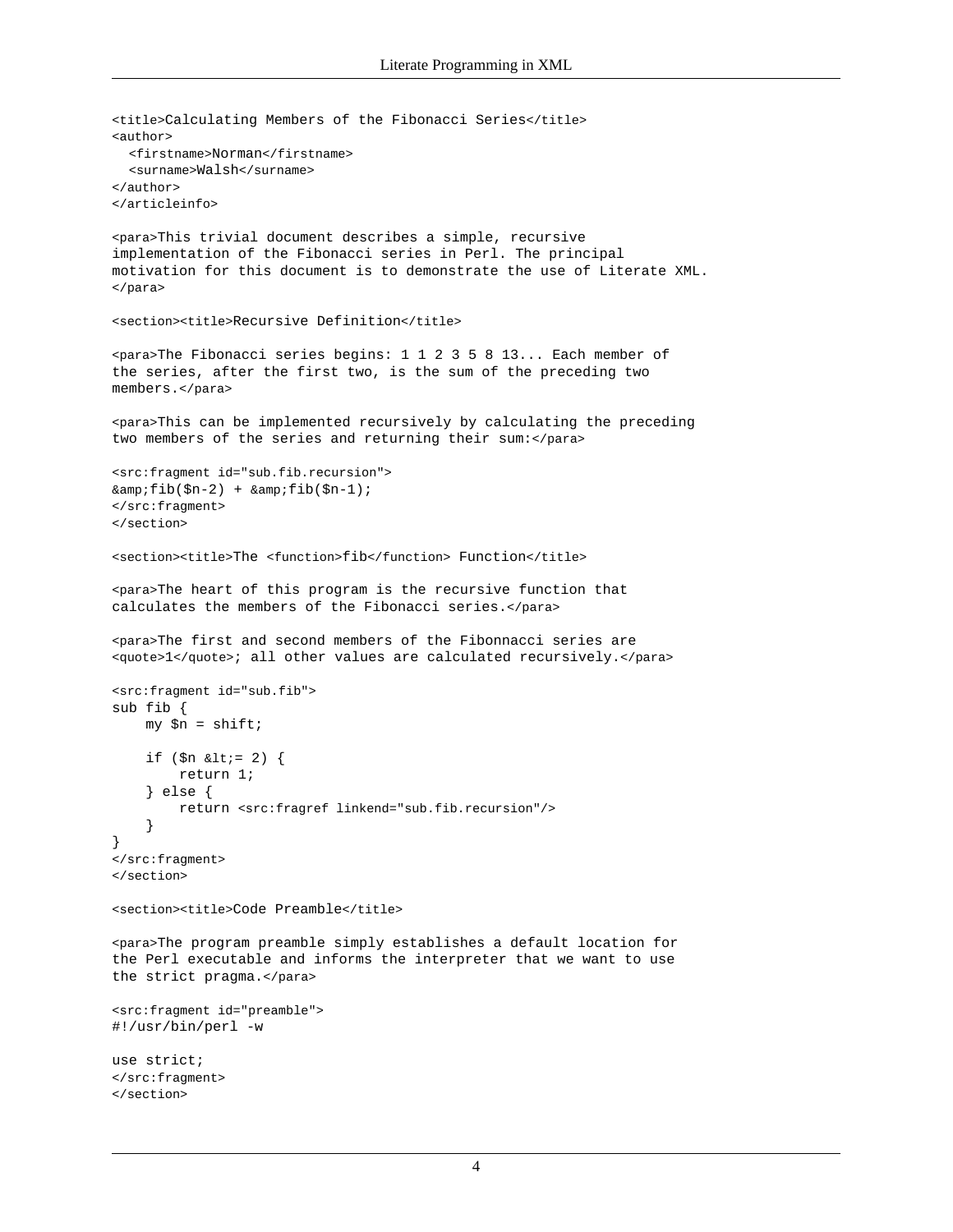```
<section><title>Argument Checking</title>
<para>This program expects its argument on the command line and it expects
that argument to be an unsigned decimal integer.</para>
<src:fragment id="argcheck">
my $num = shift @ARGV || die;
die "Not a number: $num\n" if $num !~ /^\d+$/;
</src:fragment>
</section>
<section><title>The Program</title>
<para>The program prints out the Fibonacci number requested:</para>
<src:fragment id="top">
<src:fragref linkend="preamble"/>
<src:fragref linkend="argcheck"/>
print "Fib($num) = ", \text{amp}:\text{fib}(\$num), "\n";
<src:fragref linkend="sub.fib"/>
</src:fragment>
</section>
</article>
```
<span id="page-4-0"></span>This xweb can be tangled into Perl, as shown in [Figure 2,](#page-4-0) or [woven into DocBook](example/fib.xml) [example/fib.xml] that can be subsequently transformed into [HTML](example/fib.html) [example/fib.html], or [PDF](example/fib.pdf) [example/fib.pdf] or used for any other sort of DocBook processing.

#### **Figure 2. The Fibonacci Series Tangled Perl File**

```
#!/usr/bin/perl -w
use strict;
my $num = shift @ARGV || die;
die "Not a number: \text{Sum}\{n\} if \text{Sum} !~ /\text{d+} \frac{5}{i};
print "Fib($num) = ", $fib(Snum), "\n";
sub fib {
    my $n = shift;if (\$n \leq 2) {
          return 1;
     } else {
          return 
\&fib(\xi n-2) + \&fib(\xi n-1);
```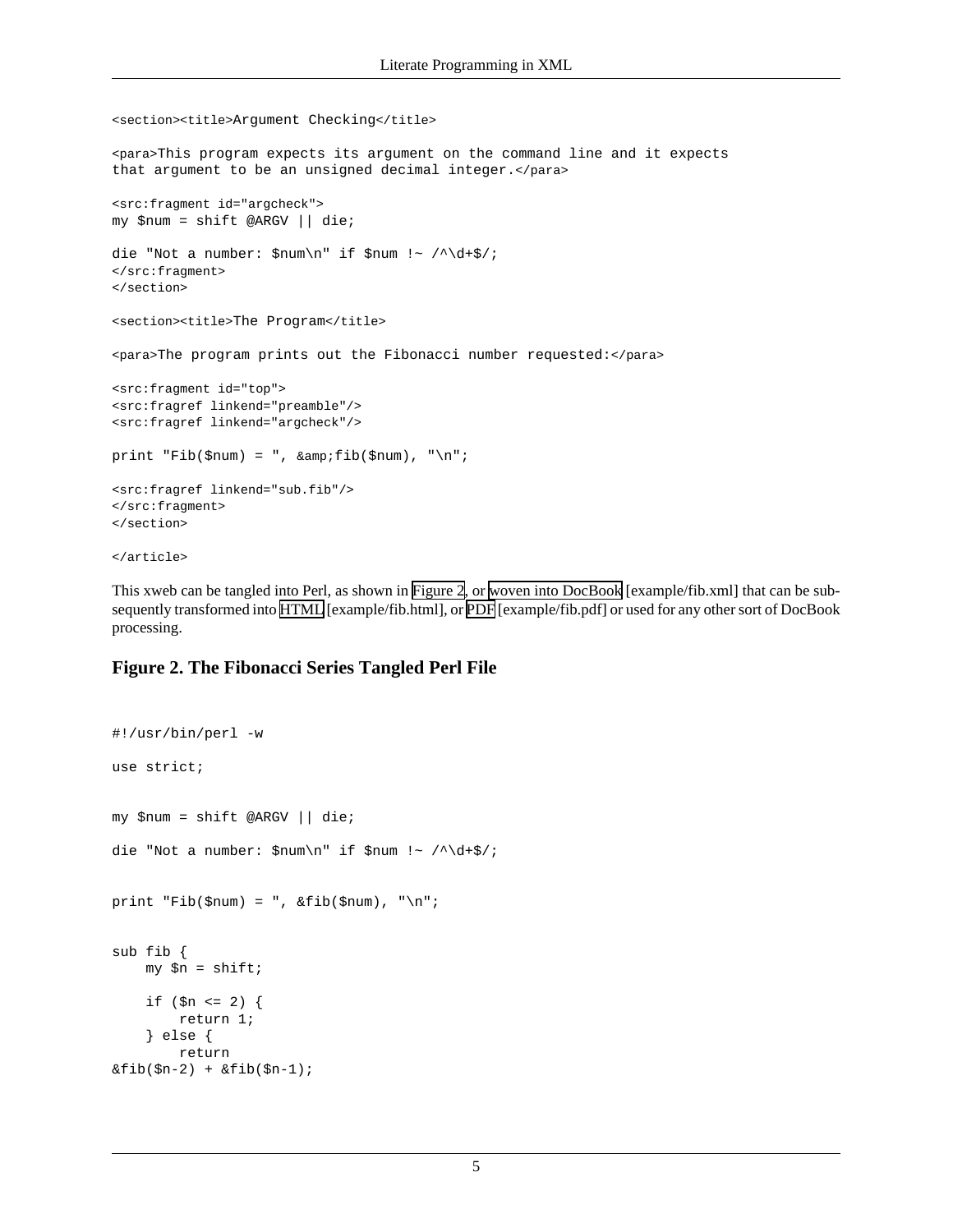#### } }

# <span id="page-5-0"></span>**Writing a Literate Programming XWeb**

An xweb file can be written in any XML vocabulary (or mixture of vocabularies) that is convenient for the author. The system described in this paper relies on the ability to add a few new elements to the markup vocabulary from the "http://nwalsh.com/xmlns/litprog/fragment" namespace. In this article, we use the namespace prefix "src:" to identify elements from that namespace.

<span id="page-5-1"></span>The most important elements are src:fragment and src:fragref.

### **Identifying Fragments**

Fragments of source code are identified in the xweb file with the src:fragment element. This element has a required id attribute (of type ID).

<span id="page-5-2"></span>All of the content (and only the content) of the src: fragment element will be tangled together to produce the source code of your application.

### **Referencing Other Fragments**

Writing a bunch of disconnected fragments would not be very useful if there was no way to indicate how they are related. The src: fragref element is used to reference other fragments. It has a linkend attribute which points by ID reference to the ID of a src:fragment. It is an error for a src:fragref to point to any other element type.

<span id="page-5-3"></span>Inside a src:fragment, a fragment reference implies that the referenced code will appear at the location of the reference when the xweb is tangled. Outside a fragment, the reference creates a link to the fragment.

### **Processing Expectations of Fragments**

In order to tangle a xweb, the tangle processor must know which fragment is the "top" of the program. In the system described by this paper, the top fragment is identified by ID. The default ID for the top fragment is "top", but any other ID may be used.

Tangle constructs the program by building the transitive closure of fragments referenced from the top fragment.

There is one special semantic rule associated with fragments. If a fragment begins with one or more newlines, the first newline is discarded. Similarly, if it ends with one or more newlines, the last newline is also discarded.

This trick makes it possible to write fragments like this:

```
<src:fragment id="preamble">
Some lines of code.
Some more code.
</src:fragment>
```
Without introducing otherwise spurious whitespace above and below the code. If this trick were not employed, the preceding fragment would have to be written like this:

```
<src:fragment id="preamble">Some lines of code.
Some more code.</src:fragment>
```
which is harder to read and makes cutting and pasting much more tedious.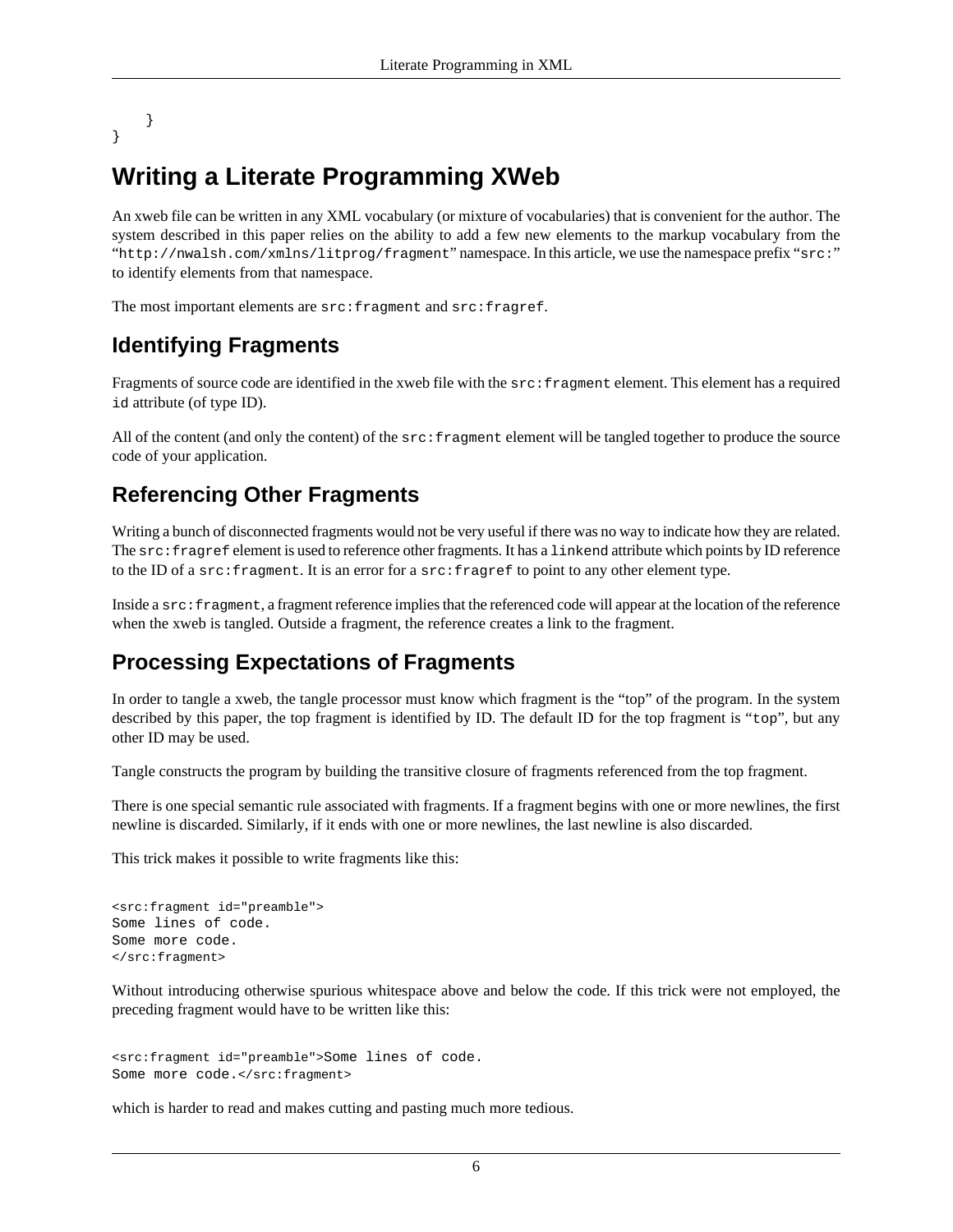### <span id="page-6-0"></span>**Literate XML**

In the past few years, the number of XML vocabularies has exploded. Where there used to be just a few, there are now hundreds. In addition, many of these new vocabularies have all sorts of sophisticated processing expectations: XSLT, W3C XML Schema, RELAX NG, Schematron, SAML, SVG, and MathML just to name a small handful.

Luckily, Literate Programming with XML applies equally well to XML, so it is possible to apply a literate programming methodology to the development of XML vocabularies.

In fact, the system described by this paper has been used not only to develop itself, but also in the development of the DocBook XSL Stylesheets. In fact, one of the motivating factors in the development of this system was to provide a better mechanism for building and documenting the DocBook stylesheets.

Writing Literate XML is easy. [Figure 3](#page-6-1) shows a a simple W3C XML Schema implemented in the literate style. This example uses XHTML as its documentation vocabulary. Like [Figure 1,](#page-2-2) this xweb can be [tangled into XSD](example/doc.xsd) [example/doc.xsd] or [woven into documentation](example/doc.xml) [example/doc.xml] that can be subsequently transformed into [HTML](example/doc.html) [example/doc.html].

<span id="page-6-1"></span>Weaving is still a two step process because weave produces an XML document that contains embeded  $src:fragment$ and src:fragref elements. Even in the case where the surrounding XML markup is XHTML, these elements need to be styled. It would be relatively easy to make a one-step weave stylesheet for the special case where the source was XHTML, but that would need to be adjusted for each user that wanted to change the way fragments are formatted. The burden of maintaining these extra weave stylesheets seems to outweigh the convenience.

#### **Figure 3. A Simple Document Schema in W3C XML Schema**

```
<html xmlns="http://www.w3.org/TR/xhtml-basic"
      xmlns:xs='http://www.w3.org/2001/XMLSchema'
      xmlns:src="http://nwalsh.com/xmlns/litprog/fragment"
      xmlns:ex='urn:publicid:-:Norman+Walsh:Schema Example:EN'>
<head>
<title>Document Schema</title>
</head>
<body>
<div>
<h1>A Simple Document W3C XML Schema</h1>
<p>This schema defines the
<tt>urn:publicid:-:Norman+Walsh:Schema Example:EN</tt> namespace
by defining several elements and their complex types.
\langle/p>
<p>Documents that conform to this schema have the general form:</p>
<pre>&lt;doc xmlns="urn:publicid:-:Norman+Walsh:Schema Example:EN">
  <title>Sample Document&lt;/title>
  < para>Some paragraphs. &lt; /para>
</doc></pre>
</div>
<div>
<h1><a name="types"/>The Types</h1>
<p>This schema only defines three element types: <tt>doc</tt>,
<tt>title</tt>, and <tt>para</tt>.</p>
```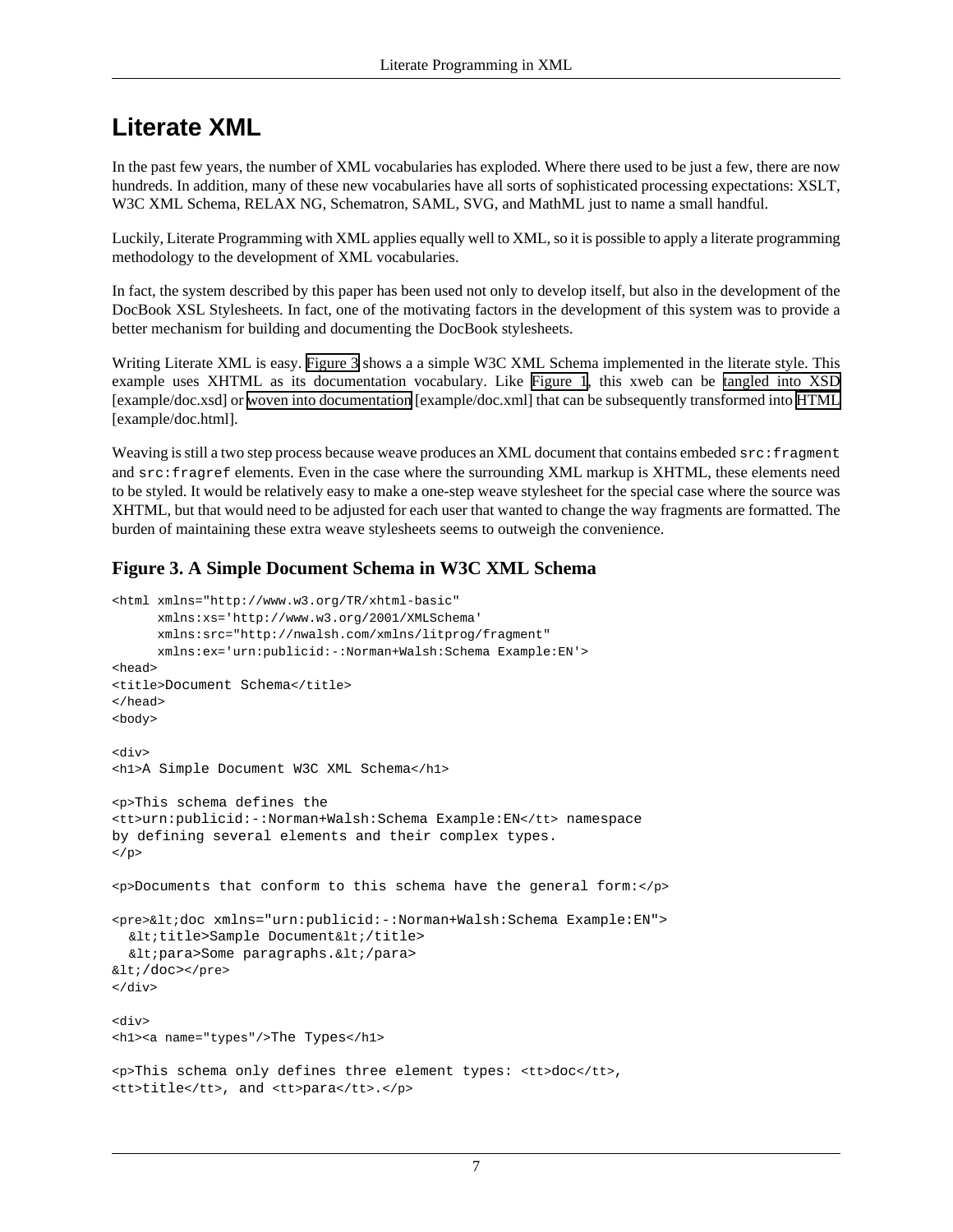```
<div>
<h2>The <tt>doc</tt> Type</h2>
<p>This is a document.</p>
<src:fragment id="doc.type">
   <xs:complexType name='doc'>
     <xs:sequence>
       <xs:element ref="ex:title" minOccurs='0' maxOccurs='1'/>
       <xs:choice minOccurs='1' maxOccurs='unbounded'>
          <xs:element ref='ex:para'/>
       </xs:choice>
     </xs:sequence>
   </xs:complexType>
</src:fragment>
</div>
<div>
<h2>The <tt>title</tt> Type</h2>
<p>This is a title.</p>
<src:fragment id="title.type">
   <xs:complexType name='title' mixed="true">
     <src:fragref linkend="role.attrib"/>
     <xs:anyAttribute namespace="##other" processContents="lax"/>
   </xs:complexType>
</src:fragment>
\langlediv><div>
<h2>The <tt>para</tt> Type</h2>
<p>This is a paragraph.</p>
<src:fragment id="para.type">
   <xs:complexType name='para' mixed="true">
     <src:fragref linkend="role.attrib"/>
     <xs:anyAttribute namespace="##other" processContents="lax"/>
   </xs:complexType>
</src:fragment>
</div>
</div>
<div>
<h1>The <tt>role</tt> Attribute</h1>
<p>Each of the complex types in this schema allows an optional role attribute.
The role attribute is simply a string.</p>
<src:fragment id="role.attrib">
     <xs:attribute name="role" type="xs:string"/>
</src:fragment>
</div>
<div>
<h1>The Elements</h1>
<p>This schema defines one element of each <a href="#types">complex
type</a>.</p>
```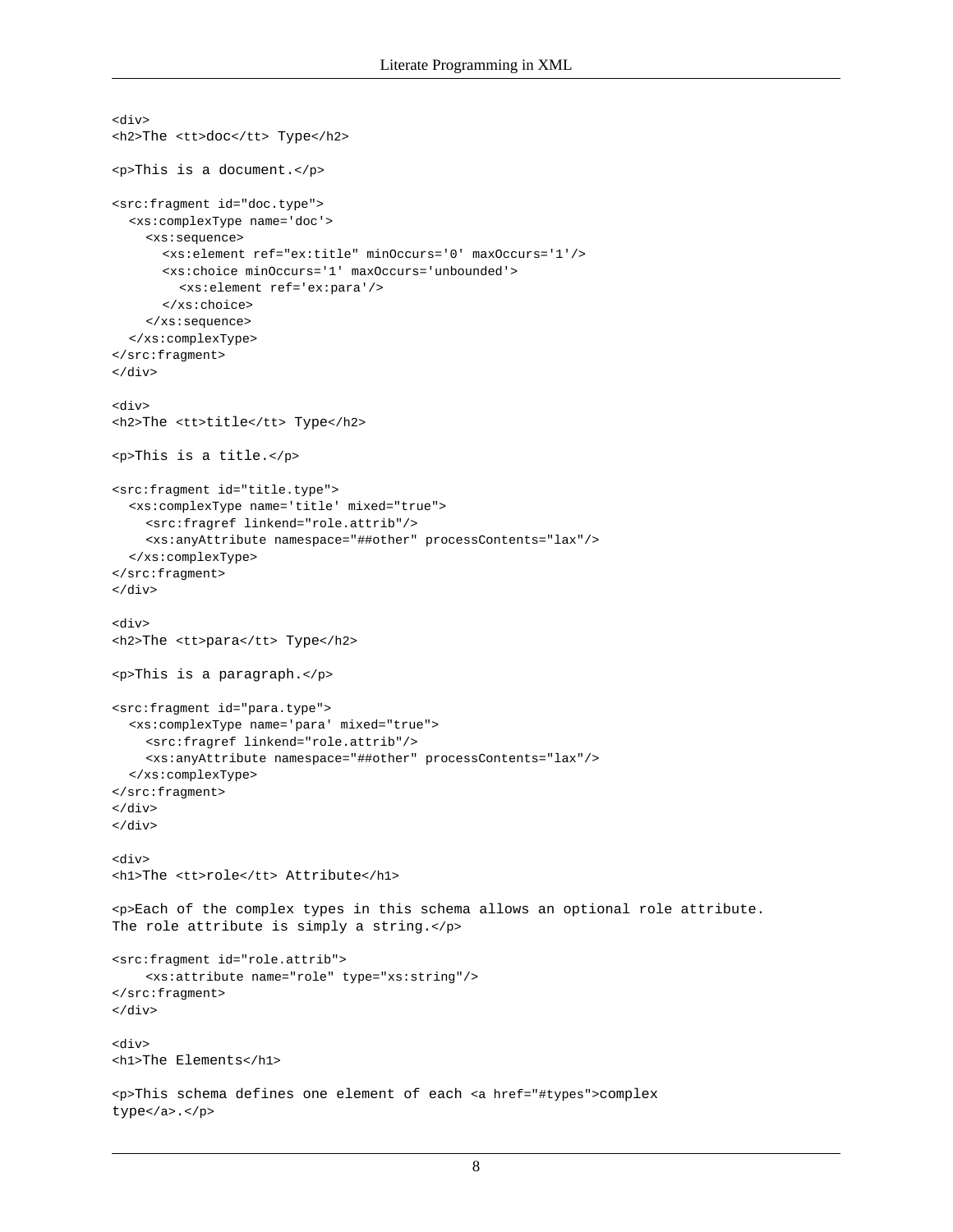```
<src:fragment id="elements">
   <xs:element name="doc" type="ex:doc"/>
   <xs:element name="para" type="ex:para"/>
   <xs:element name="title" type="ex:title"/>
</src:fragment>
</div>
<div>
<h1>The Schema</h1>
<p>The schema wrapper surrounds all these definitions.</p>
<src:fragment id="top" mundane-result-prefixes="ex xs">
<xs:schema xmlns:xs='http://www.w3.org/2001/XMLSchema'
            xmlns:ex='urn:publicid:-:Norman+Walsh:Schema Example:EN'
            targetNamespace='urn:publicid:-:Norman+Walsh:Schema Example:EN'
            elementFormDefault='qualified'>
   <src:fragref linkend="doc.type"/>
   <src:fragref linkend="title.type"/>
   <src:fragref linkend="para.type"/>
   <src:fragref linkend="elements"/>
</xs:schema>
</src:fragment>
</div>
</body>
</html>
```
### <span id="page-8-0"></span>**Limitations**

The fact that the Literate XML document must be a well-formed XML document introduces a few limitations. Most we can work around.

#### **Document Type Declaration**

There is no straightforward way to include a document type declaration for the source document. The document type declaration in the xweb is for the xweb itself, not the source it generates.

To work around this problem, the "http://nwalsh.com/xmlns/litprog/fragment" namespace includes a src:passthrough element. When tangled, the content of src:passthrough element (which must contain only text) is written with output escaping disabled.

Tangling the following fragment will create a source vocabulary with a document type declaration:

```
<src:fragment id="top">
<src:passthrough>&lt; !DOCTYPE foo PUBLIC "foo" SYSTEM "http://example.com/foo"&gt;
</src:passthrough>
<foo>...</foo></src:fragment>
```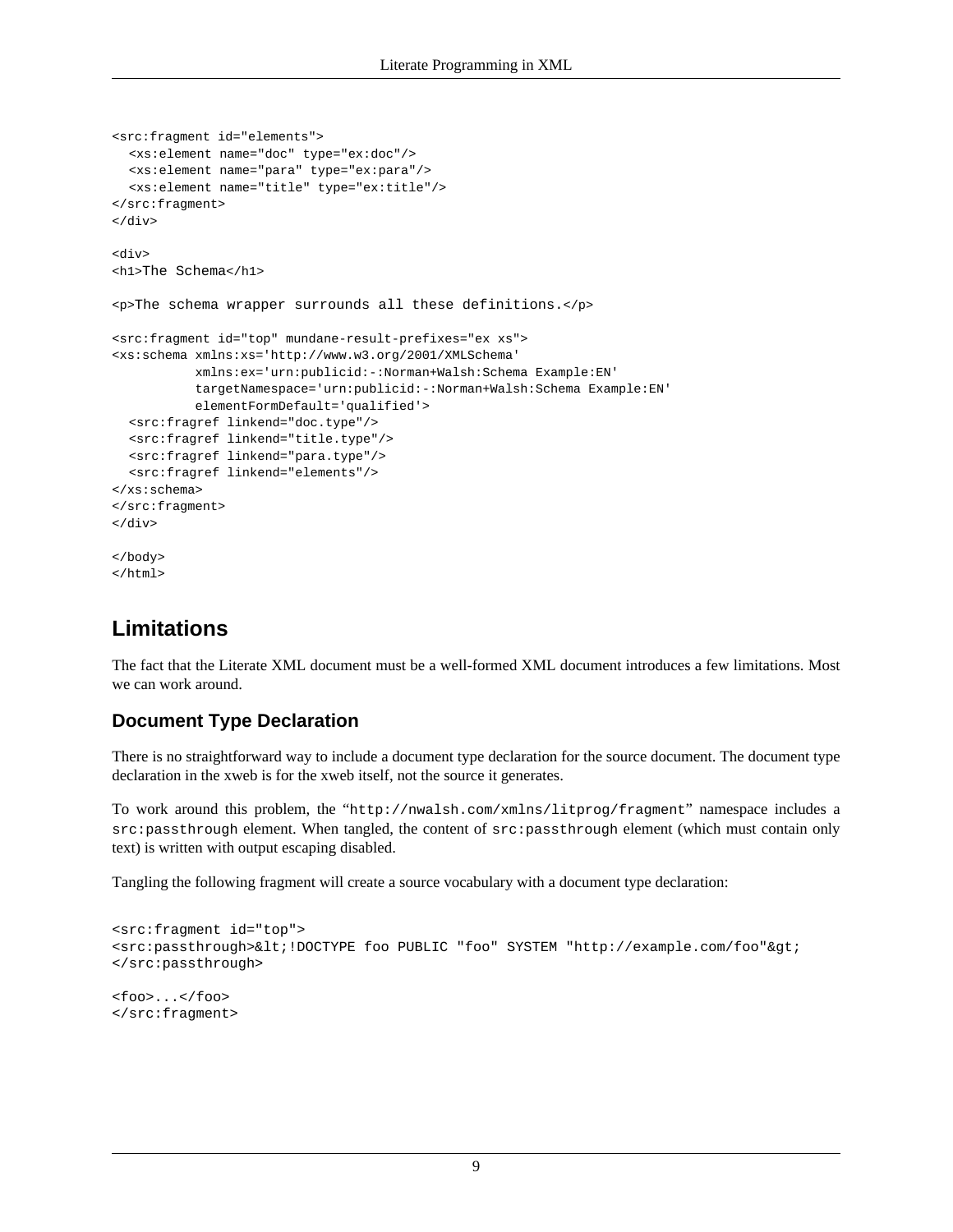#### **Namespace Declarations**

When fragments are distributed through the xweb document, it is sometimes necessary to rearrange namespace declarations. Unfortunately, XSLT cannot distinguish between namespaces that are declared on a given element and other namespaces that are simply in scope.

Sometimes this results in woven documentation with far more namespace declarations than are actually necessary or interesting. In order to work around this problem, every src:fragment can identify a set of uninteresting prefixes. Namespaces with the specified prefixes will not be represented in the woven documentation for that fragment.

The attribute mundane-result-prefixes contains a list of prefixes for which namespace declarations will not be generated. This can also be specified as a stylesheet parameter, \$mundane-result-prefixes.

Consider the following example:

```
<src:fragment id="equation">
   <xsl:template match="eq">
     <m:math xmlns:m="http://www.w3.org/1998/Math/MathML">
       <xsl:apply-templates/>
     </m:math>
   </xsl:template>
</src:fragment>
```
In this example, the declaration of the MathML namespace is probably important in the context of the documentation (because it's locally declared), but the declaration of the XSL namespace is probably not. If we simply output all of the namespace declarations, we'll get:

```
<src:fragment id="equation">
   <xsl:template xmlns:xsl="http://www.w3.org/1999/XSL/Transform" match="eq">
     <m:math xmlns:xsl="http://www.w3.org/1999/XSL/Transform"
              xmlns:m="http://www.w3.org/1998/Math/MathML">
       <xsl:apply-templates xmlns:xsl="http://www.w3.org/1999/XSL/Transform"/>
    \langle m: \mathfrak{math}\rangle </xsl:template>
</src:fragment>
```
This is rather confusing, so we suppress the XSL namespace with mundane-result-prefixes:

```
<src:fragment id="equation" mundane-result-prefixes="xsl">
   <xsl:template match="eq">
   ...
```
and get:

```
<src:fragment id="equation">
  <xsl:template match="eq">
     <m:math xmlns:m="http://www.w3.org/1998/Math/MathML">
       <xsl:apply-templates/>
     </m:math>
   </xsl:template>
</src:fragment>
```
The mundane result prefixes setting from the root fragment automatically applies to all fragments, so often it is the only one that needs to be set.

The tangle stylesheet ignores these settings, it must build a document with a completely valid set of in-scope namespaces. The fact that it may sometimes build a document with extra namespace declarations is not problematic becuase they will all be consistent.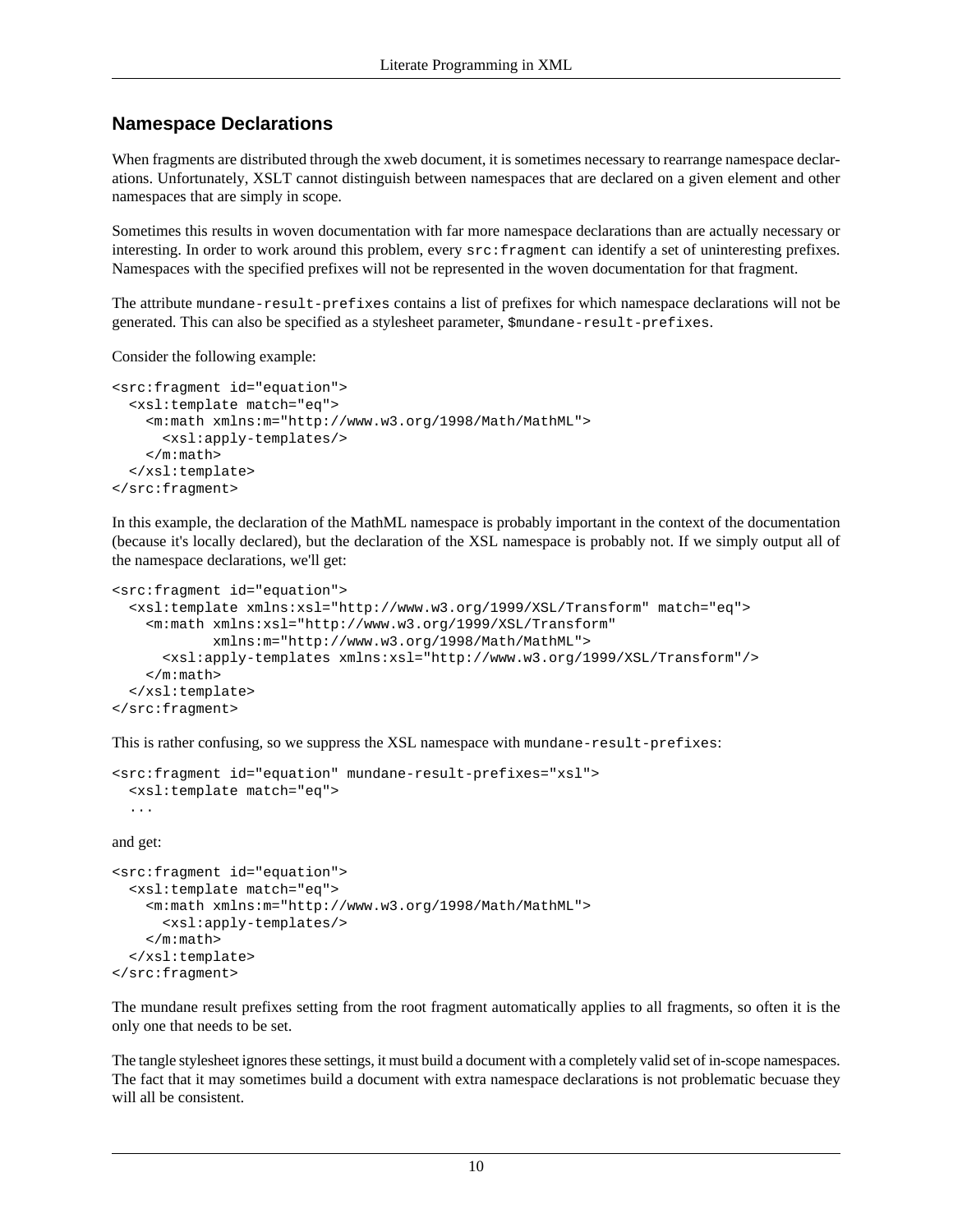#### **Balanced Fragments**

XML fragments must be properly balanced. In a non-XML program, you can generally break the code into fragments arbitrarily. When the source is XML, you must maintain the well-formedness constraints of XML, so all fragments must be properly balanced. This sometimes means that the documentation contains an extra level of fragmentation, but it is not a serious problem.

#### **Schemas for Literate XML Documents**

<span id="page-10-0"></span>It isn't easy to develop schemas that can validate Literate XML documents. Luckily, validating the documentation is usually pretty easy and using literate programming has no impact on validating the source. (This validation problem is not unique to Literate XML documents, it also occurs in XSLT stylesheets that use literal result elements and in other languages that allow fairly arbitrary mixing of namespaces.)

## **The Literate Programming in XML System**

The system is quite small, it consists principally of three XSL Stylesheets. Literate Programming with XML is implemented using literate programming. Consequently, each of these stylesheets is available as a xweb document and as published documentation.

- tangle.xsl tangles xweb files (for non-XML programs) into source code.
- xtangle.xsl tangles xweb files for XML vocabularies into source XML.
- weave.xsl weaves xweb files into documentation.

There are some additional support tools for DocBook-based xwebs:

- dtd/ldocbook.dtd is a Literate DocBook XML customization layer.
- wdocbook.xsl weaves Literate DocBook XML documents.
- html/ldocbook.xsl makes HTML documentation out of woven Literate DocBook XML documents.
- fo/ldocbook.xsl makes XSL FO documentation out of woven Literate Docbook XML documents.

Weaving is simply a matter of processing the xweb document with the appropriate variant of the weave stylesheet. The resulting XML document can then be processed by whatever documentation processing system you choose.

<span id="page-10-1"></span>Tangling is about the same, except that if the top fragment in your xweb is not identified with the id "top", you will need to pass the appropriate value in the \$top parameter.

If you're interested in downloading these tools, see [http://docbook.sourceforge.net/projects/litprog/.](http://docbook.sourceforge.net/projects/litprog/)

# <span id="page-10-2"></span>**Acknowledgements**

<span id="page-10-3"></span>Several people saw early drafts of this work and made many insightful and helpful comments. In particular, I would like to thank Tony Coates, Chris Maden, Eve Maler, and Michael Sperberg-McQueen.

# **References**

[CoverLP] Cover, Robin. *The XML Cover Pages: Literate Programming with SGML and XML*. http://xml.coverpages.org/xmlLitProg.html.